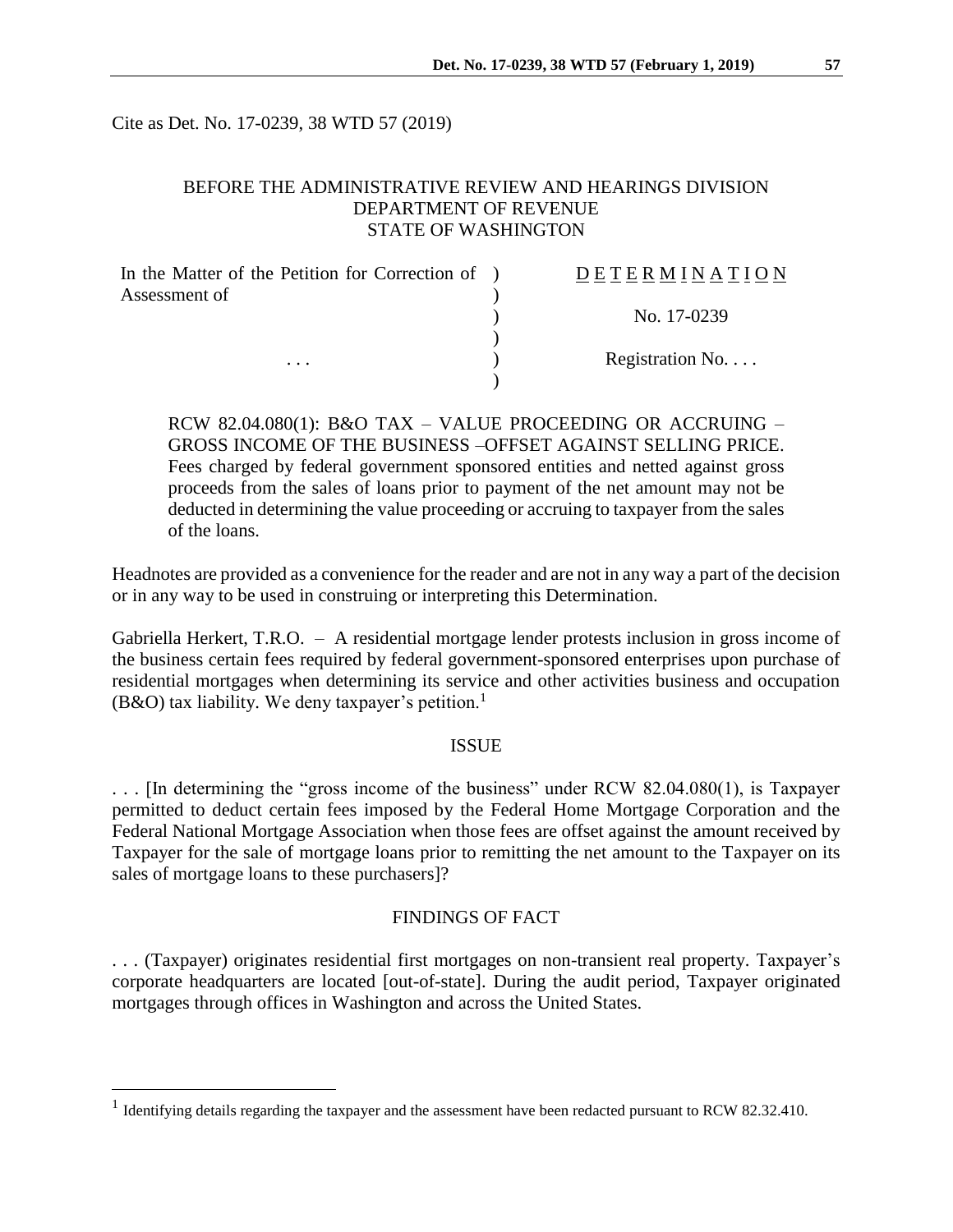Once originated, Taxpayer immediately resells mortgage loans in the secondary market to federal government-sponsored enterprises (GSEs) such as [the Federal National Mortgage Association (Fannie Mae)] and [the Federal Home Mortgage Corporation (Freddie Mac)]. The [amount Taxpayer received from the GSEs upon sale of the mortgages to them] . . . depends on a variety of factors including type of property, loan attributes, credit score, and other risk factors . . . . [In addition,] Freddie Mac imposes a credit fee $2 \ldots$  [and] Fannie Mae imposes a loan level pricing adjustment [on sellers of mortgage loans] . . . . Freddie Mac and Fannie Mae publish schedules of the credit fee and loan level pricing adjustment applicable to all sellers[, and retains these amounts as an offset from the gross selling price of the mortgage loans being purchased before remitting payment of the net amount to the seller]. . . .

The Department of Revenue's (Department) Audit Division (Audit) reviewed Taxpayer's books and records for the tax period January 1, 2011, through September 30, 2014. Taxpayer keeps its books using the accrual method. Taxpayer's general ledger account 5125 . . . [records the gross proceeds from its sales of] mortgages to the GSEs . . . . Audit calculated Taxpayer's gross income from the business using general ledger account 5125. Taxpayer argued that its gross income from the business should be reduced by certain contra accounts. Taxpayer claimed that the contra accounts reflected "discounts" given to Freddie Mac and Fannie Mae deductible from gross income of the business. Audit determined that the contra accounts did not reflect bona fide discounts but, rather, were risk-related fees charged by the GSEs and netted before actual payment. On that basis, Audit assessed Taxpayer  $$...$ <sup>3</sup> Taxpayer timely requested review.

# ANALYSIS

Washington levies and collects from every person with substantial nexus to the state a tax for the act or privilege of engaging in business activities. RCW 82.04.220.<sup>4</sup> Persons are taxed according to their business activity. Generally, business activities that are not otherwise classified are taxed under the "service and other activities" classification. RCW 82.04.290 and WAC 458-20-224. The tax is measured by the application of rates against the value of products, gross proceeds of sales, or gross income of the business as the case may be. *Id.* "Business" includes "all activities engaged in with the object of gain, benefit, or advantage to the taxpayer or another person or class, directly or indirectly." RCW 82.04.140.

RCW 82.04.080(1) defines "gross income of the business" as follows:

"Gross income of the business" means the value proceeding or accruing by reason of the transaction of the business engaged in and includes gross proceeds of sales, compensation for the rendition of services, gains realized from trading in stocks, bonds, or other evidences of indebtedness, interest, discount, rents, royalties, fees, commissions, dividends, and other emoluments however designated, all without any deduction on account of the cost of tangible property sold, the cost of materials

 $\overline{a}$ 

<sup>&</sup>lt;sup>2</sup> In previous versions of the Freddie Mac Single-Family Seller/Servicer Guide, these fees were referred to as postsettlement delivery fees.

<sup>&</sup>lt;sup>3</sup> Document No. . . . includes  $\frac{1}{2}$  . . . in Service and Other Activities B&O tax,  $\frac{1}{2}$  . . . in interest and a  $\frac{1}{2}$  . . . 5% assessment penalty.

<sup>&</sup>lt;sup>4</sup> RCW 82.04.220 changed in 2017 in ways having no bearing on the issue at hand.